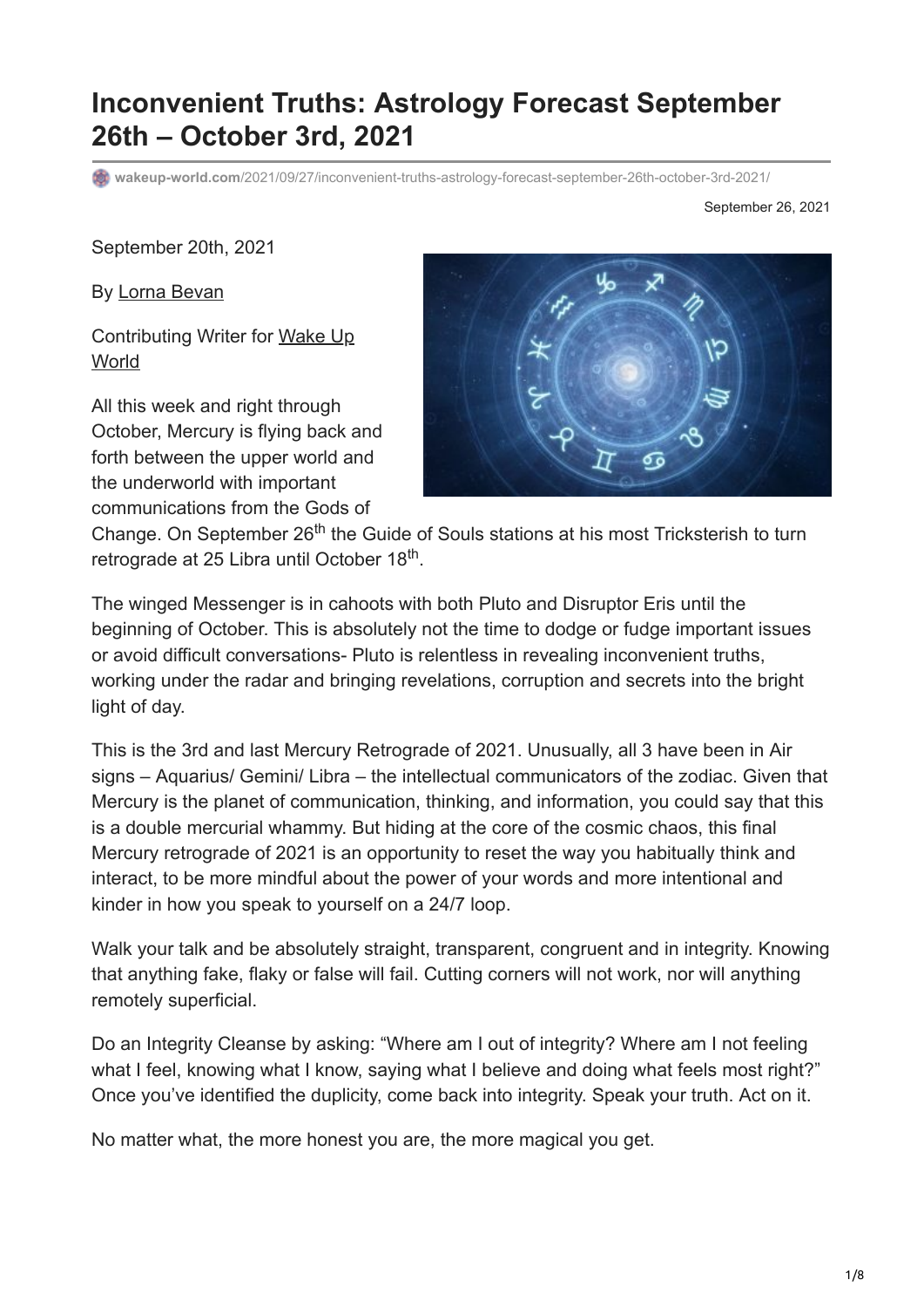

Click to view full-sized chart.

#### **Chandra Symbol Mercury RX 25 Libra:**

#### *In the midst of a forest, a great circular open area.*

"In Celtic lands, steeped in a power beyond the world, there were openings always into other times and places, from within this time and place. Discovering once again these passages, and sending an expanded part of yourself to explore and inhabit all of the times and places officially denied. And being therefore given to a harkening to the unknown, and to the sensibility of simultaneously feeling linked up with just about everybody everywhere in a mystical, magical realization that pulls you along and calls one to become free and true, you walk onward into the limitless ways as though you had never lost them and no time had elapsed between great inward breaths."

~ Inside Degrees Elias Lonsdale

### **Aries Weekly Forecast: Sep 26-Oct 3, 2021**

Tread carefully this week as Mercury turns retrograde in your opposite sign. Until late October, others now have the upper hand in all forms of transactions, negotiations and contracts. Both personal and professional relationships will encounter delays, roadblocks or misunderstandings. If someone goes back on an agreement or can't deliver what they promised, stay calm and find creative ways round the problem. You probably can't see the entire picture, so don't go down the blame or judging route-it will be totally counter-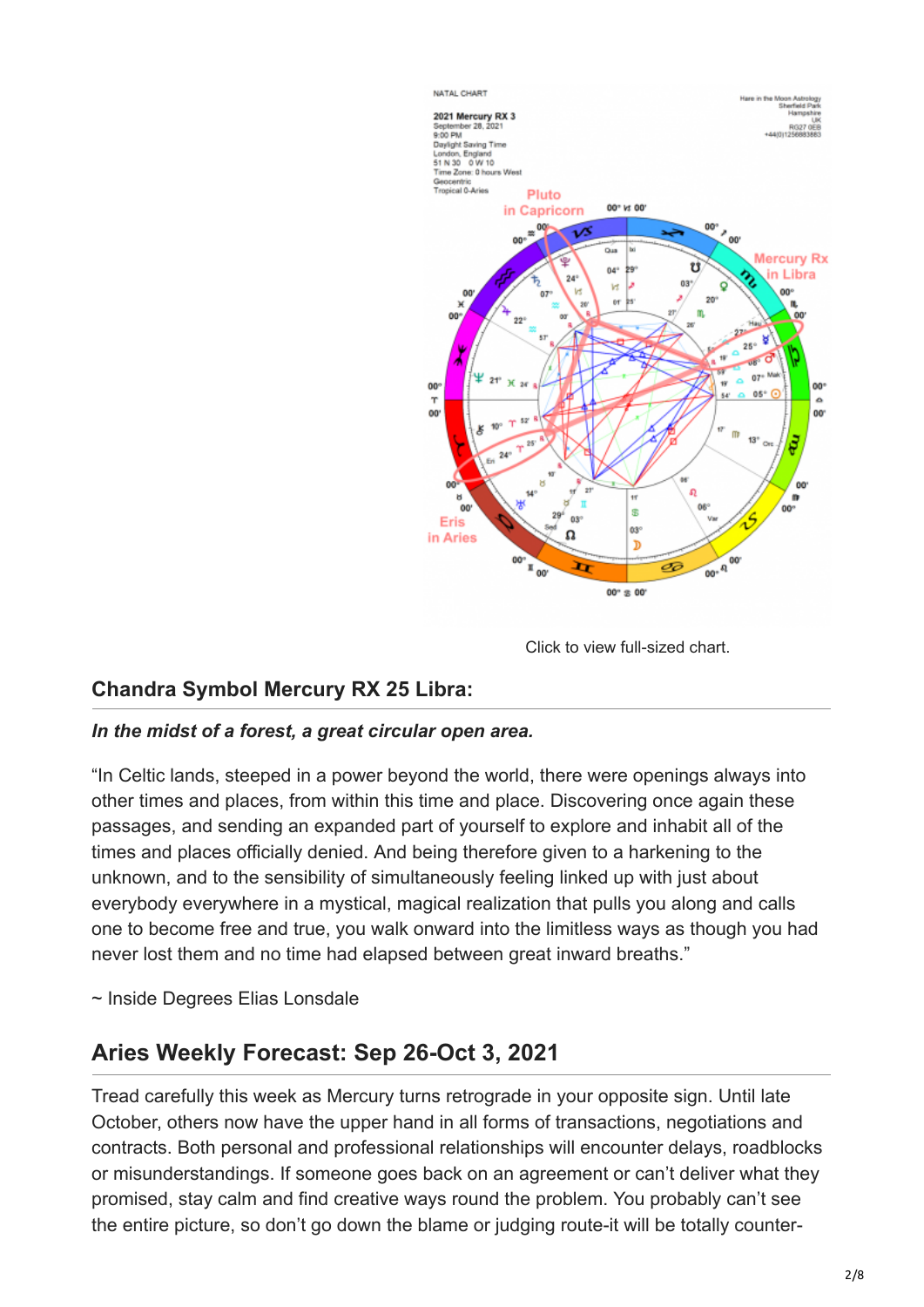productive. If it's you who has overpromised and under delivered, make reparation and offer up a win/win solution.

Double check all your posts, texts etc before sending.



## **Taurus Weekly Forecast: Sep 26-Oct 3, 2021**

A gathering of Sun, Mars and Mercury in your 6<sup>th</sup> House means you'll be busier than usual until at least the 3<sup>rd</sup> week of October. Stay relaxed and prepare to be ultraflexible as the Messenger turns backwards until October 18<sup>th</sup>.Reframe delays, glitches and roadblocks as part of life, rather than an excuse for a pity party. Where or how you work may be subject to change at short notice. It might



mean returning to the office or being asked to stay working from home in the long term. Mirror Mercury's turn around by de-cluttering your work space, updating your communication platforms and creating a space you can be at your most creative and inventive.

Take your time and refuse to be rushed.

## **Gemini Weekly Forecast: Sep 26-Oct 3, 2021**

Take heart! The Sun, Mars and Mercury are all gathered in Libra, your 5<sup>th</sup> House and the luckiest part of your chart. The Messenger is your personal planet, so as he turns retrograde on September 27th until October 18<sup>th</sup>, you have the chance to deliberately add more fun, more leisure, and more creativity into your everyday life. On September 29<sup>th</sup>, Venus in watery Scorpio makes a beautiful link to Neptune in your

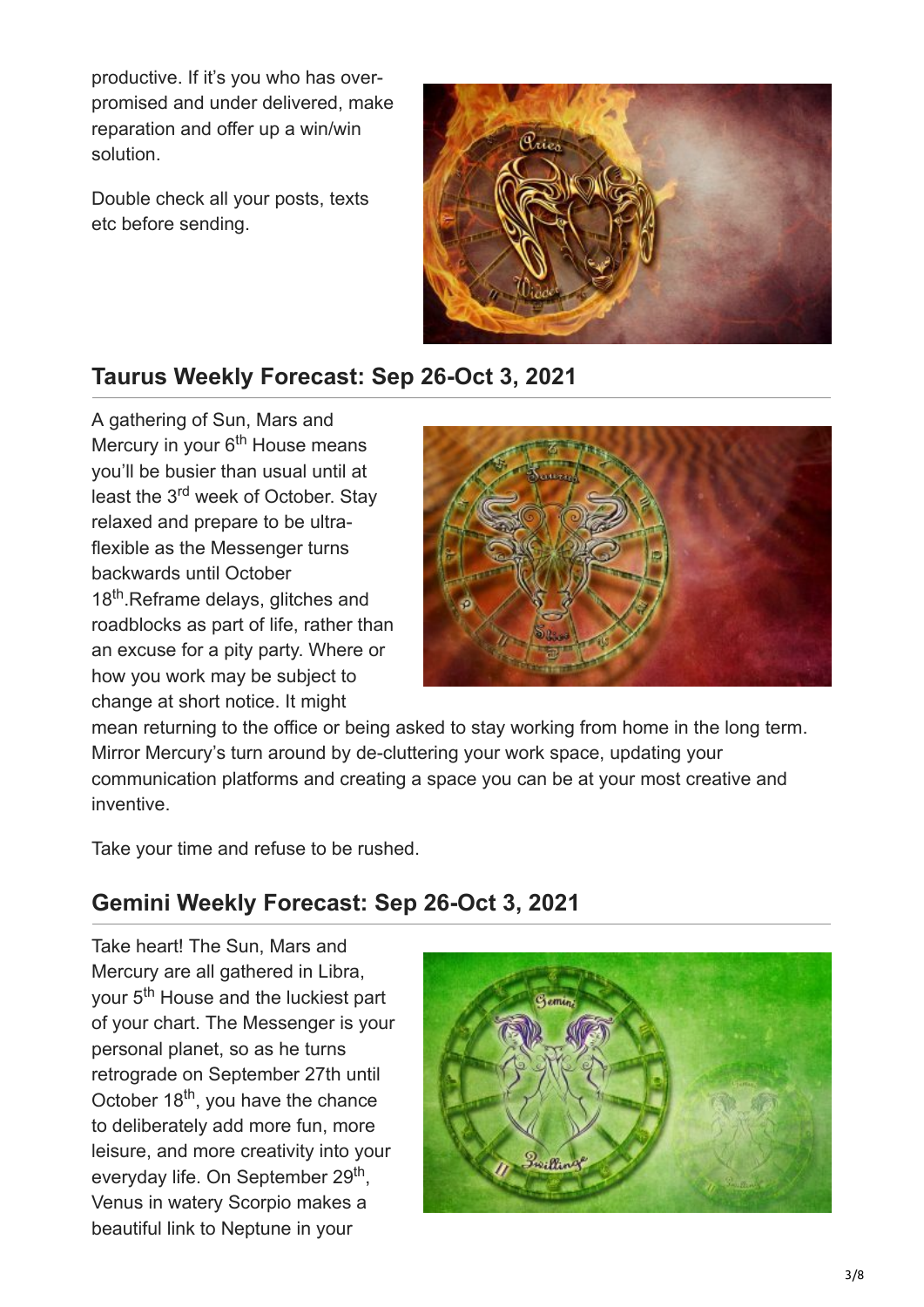career zone. If you are artistic or an empath, this will be a day for inspiration and for inspiring others. Slow right down, enjoy the moment and get out of your head into your body.

Do something-no matter how small-that you've wanted to do for a long time.

## **Cancer Weekly Forecast: Sep 26-Oct 3, 2021**

Hopefully, last week's stunning Full Moon in fellow Water sign Pisces reminded you to be kind and gentle with yourself and to put your own wellbeing right at the top of your agenda. Venus in Scorpio makes a wonderful link on the 29<sup>th</sup> to Neptune in Pisces, nudging you to mingle with like minded soul travellers and dreamers. Remember to take off those rose-tinted spectacles as Mercury turns



retrograde on the 27<sup>th</sup> in cahoots with Pluto, revealing some surprising information about someone important to you. Home, family and tribe may be susceptible to crossed wires, delays or broken promises. Keep your perspective and focus on suggesting solutions.

Going with the flow.

## **Leo Weekly Forecast: Sep 26-Oct 3, 2021**

Something important is happening for you as a Leo. In your solar chart, Mercury is turning retrograde in your 3<sup>rd</sup> House of communication from September 27<sup>th</sup> to October 18<sup>th</sup>.Not only that but the Messenger will stay in this part of the sky until November-an extraordinarily long time. Both the Sun and Mars are in this same angle of your chart, giving you the motivation to go back to college to learn something new or to



teach what you know or to reach out to a much wider audience in any way you can. To achieve that, you need to upgrade your communication platforms to be fit for purpose. Just be careful not to overwhelm others with your enthusiasm and double check every post, text, email etc before you send it.

Reaching out.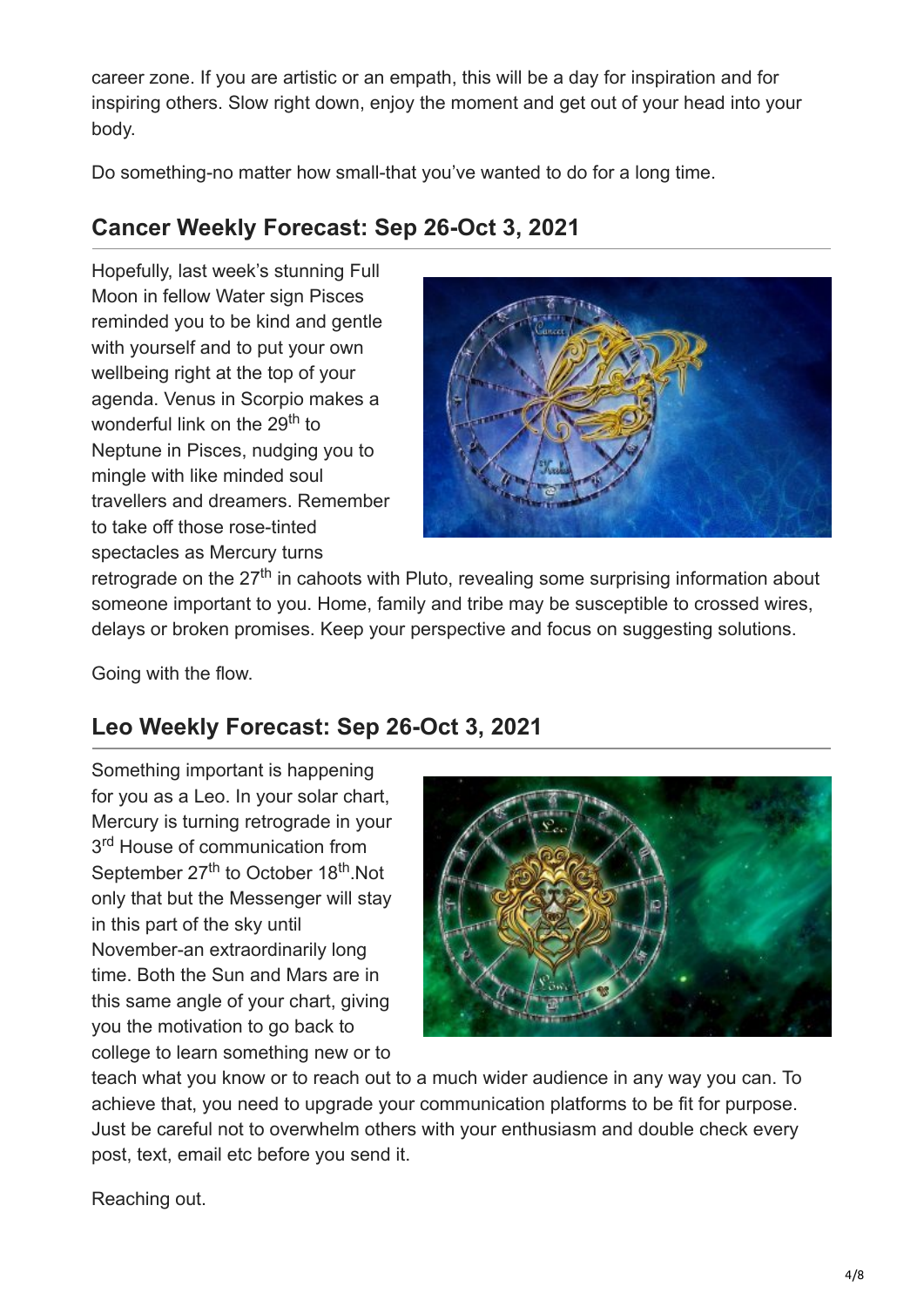## **Virgo Weekly Forecast: Sep 26-Oct 3, 2021**

Your resources are front and centre until November and especially so this week when your personal planet Mercury slows to turn backwards in this part of your chart. Resources include your finances-especially earned income-along with your possessions, invested time, energy, life experience, skills and qualities. Take time out to do a thorough audit of all those areas. Notice how and where you've been underestimating



or undervaluing yourself or under-employing your gifts. With the Sun and Mars alongside Mercury, you have the chance to improve the bottom line. It's going to be a busy few months for you ,so pace yourself, listen to your body and to your emotions, not just your head.

Recognising your worth.

## **Libra Weekly Forecast: Sep 26-Oct 3, 2021**

The big astrology for you as a solar Libran is Mercury in your sign for an extra-long period right through until November. This is due to his retrograde from September 27<sup>th</sup> until October 18<sup>th</sup>. This week until the start of October, the Guide of Souls aligns with both Pluto and Disruptor Eris, bringing secrets, surprises and revelations to light. People will be paying attention to you so be as honest, transparent and congruent



as possible, as any backtracking will be instantly noticed. Take your time, under -promise then over -deliver and reframe delays, glitches or crossed wires as all part of life, rather than indulging in a poor me pity party. Channel Mercury's golden gift of communication by writing, filming, podcasting something close to your heart, ready to launch in November.

You are the sign holding the Speaking Stick.

## **Scorpio Weekly Forecast: Sep 26-Oct 3, 2021**

As a Scorpio, you are no stranger to the unvarnished truth so the gathering of Sun, Mars and Mercury in your deep 12<sup>th</sup> House of secrets, dreams and the unconscious should hold no fears for you. On the  $27<sup>th</sup>$ , the Guide of Souls slows to turn retrograde until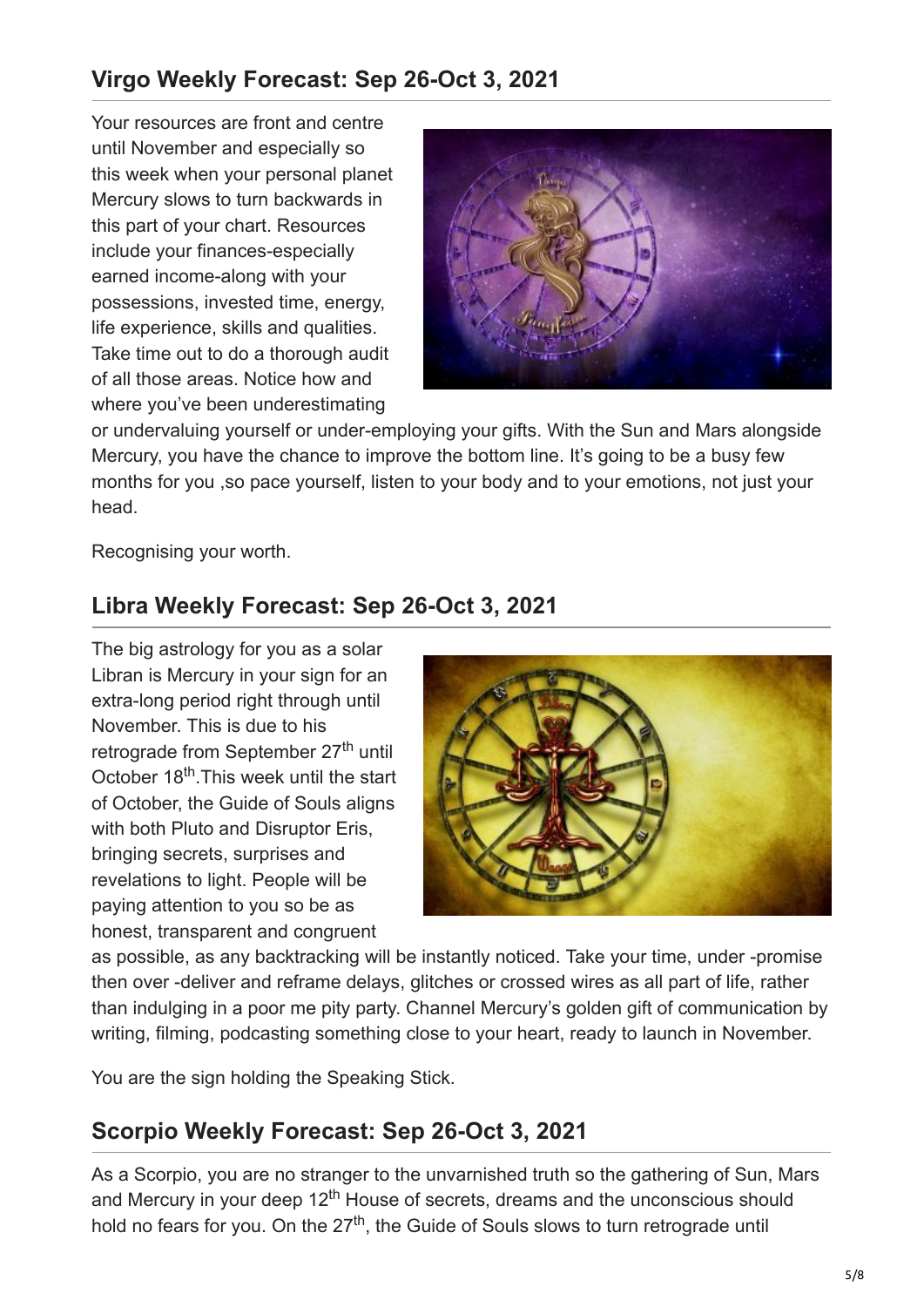October 18<sup>th</sup>, staying in this part of your chart and psyche right through until November. Are you ready to do some excavating and deep digging into parts of your life usually kept secret? As Mercury aligns with your ruler Pluto, is it time to finally shed some old beliefs or prejudices that are keeping you stuck in positions you outgrew years ago? Take a step back from outer life, enjoy some peace and solitude and reconnect



with your deepest self and your Great Friend, your soul.

Think of it as a personal retreat and catch up with some deep thinking and reading.

## **Sagittarius Weekly Forecast: Sep 26-Oct 3, 2021**

In your solar chart, this week, all of October and into November is about your relationship to your community or communities. That includes your family, your tribes, your workplace, your friendships, groups and alliances. The Sun, Mars and Mercury are supercharging this part of your life and Mercury turns backwards here from the 27<sup>th</sup> until October 18<sup>th</sup>. You are going to be engaged with many more people



and you might find yourself becoming the official/unofficial spokesperson. With such helpful links to Jupiter and Saturn in your communication zone, ideas are flying about, so capture them before they disappear. A new, people facing role could be offered to you via teaching, mentoring or coaching virtually or in real time. This week, remember to doublecheck all your posts, texts or emails before pressing send.

Upgrade all your platforms.

## **Capricorn Weekly Forecast: Sep 26-Oct 3, 2021**

As a solar Capricorn, the focus for the next two months is your 10<sup>th</sup> House of public reputation and achievement. Whether you are an employee, self-employed, do voluntary or charity work, you are going to be much more visible than usual, thanks to the Sun, Mars and Mercury at the pinnacle of your chart. Remember, before you take any big risks, that the Messenger turns retrograde on the 27<sup>th</sup> until October 18<sup>th</sup>, so you need to slow right down and pace yourself for the long haul. With Mercury aligning with Pluto and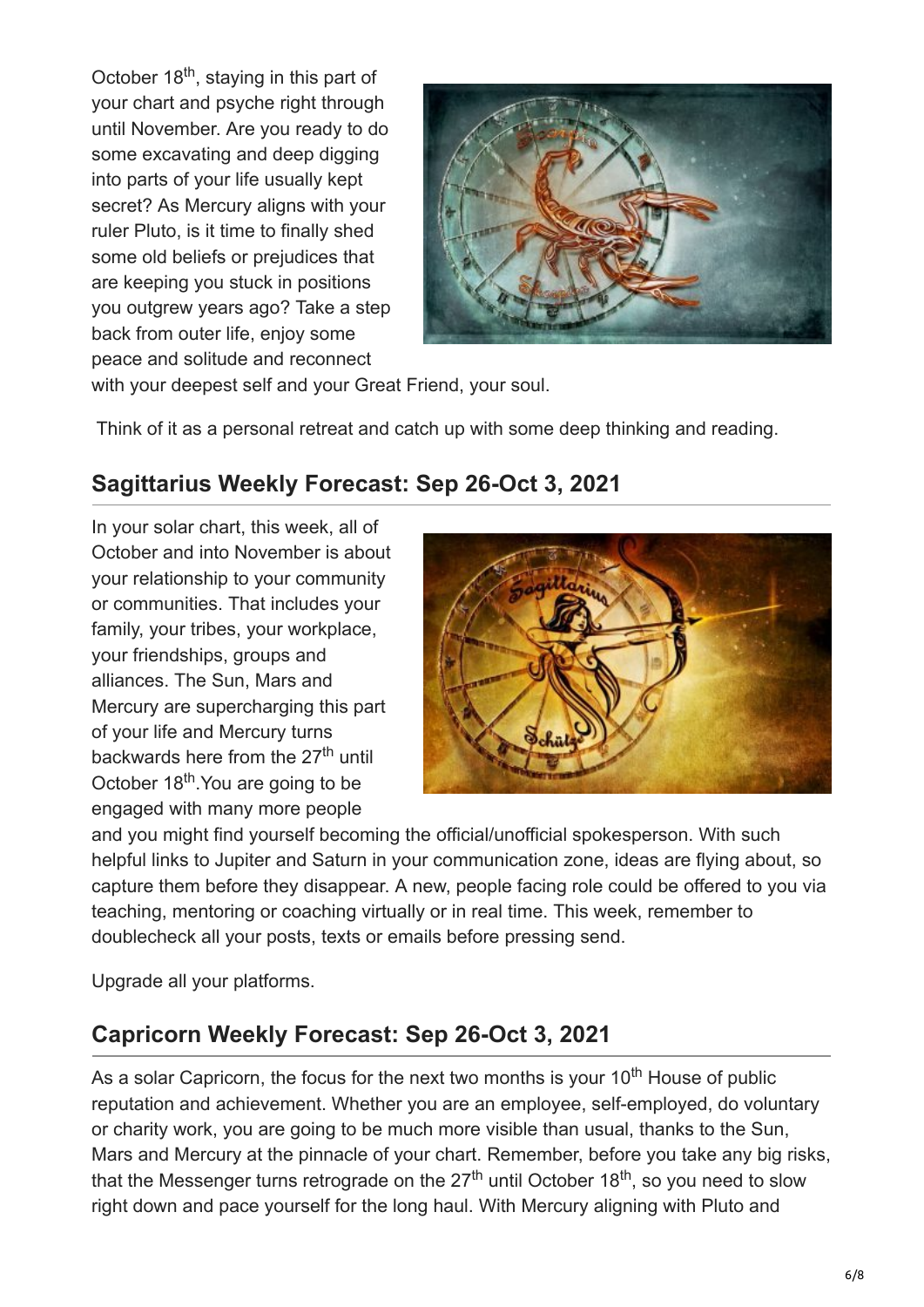disruptor Eris this week, expect delays, reversals and crossed wires in negotiations, transactions and agreements, both personally and professionally. Stay calm and hold the big perspective-it will all work out in the end.

Cut yourself and others some slack.



### **Aquarius Weekly Forecast: Sep 26-Oct 3, 2021**

Your 9<sup>th</sup> House of broadening your horizons is lit up by a gathering of Sun, Mars and Mercury. Between now and November, make it your priority to invest your time and energy on anything that extends and expands your world view, your knowledge and your perspective. On the 27<sup>th</sup>, the Messenger turns backwards until October 18<sup>th</sup>, so use this time to double check information, do background research



and deep dive into potential new areas of study or teaching. Saturn and Jupiter have your back in Aquarius, motivating you to break out of your comfort zone to visit new territory, either literally or mentally.

Reviving and rekindling an old dream.

### **Pisces Weekly Forecast: Sep 26-Oct 3, 2021**

For you as a solar Piscean, from now through to November will be a deep dive into one of the most unknown and hidden parts of your chart- your 8<sup>th</sup> House. Mercury will travel back and forth here until November, turning retrograde on September 27<sup>th</sup> until October 18<sup>th</sup>. Both the Sun and Mars are adding heat and light to this complex aspect of your psyche. This House is a place of secrets, family



inheritance, sex, death, wills and finances-all subjects that are often taboo in so-called